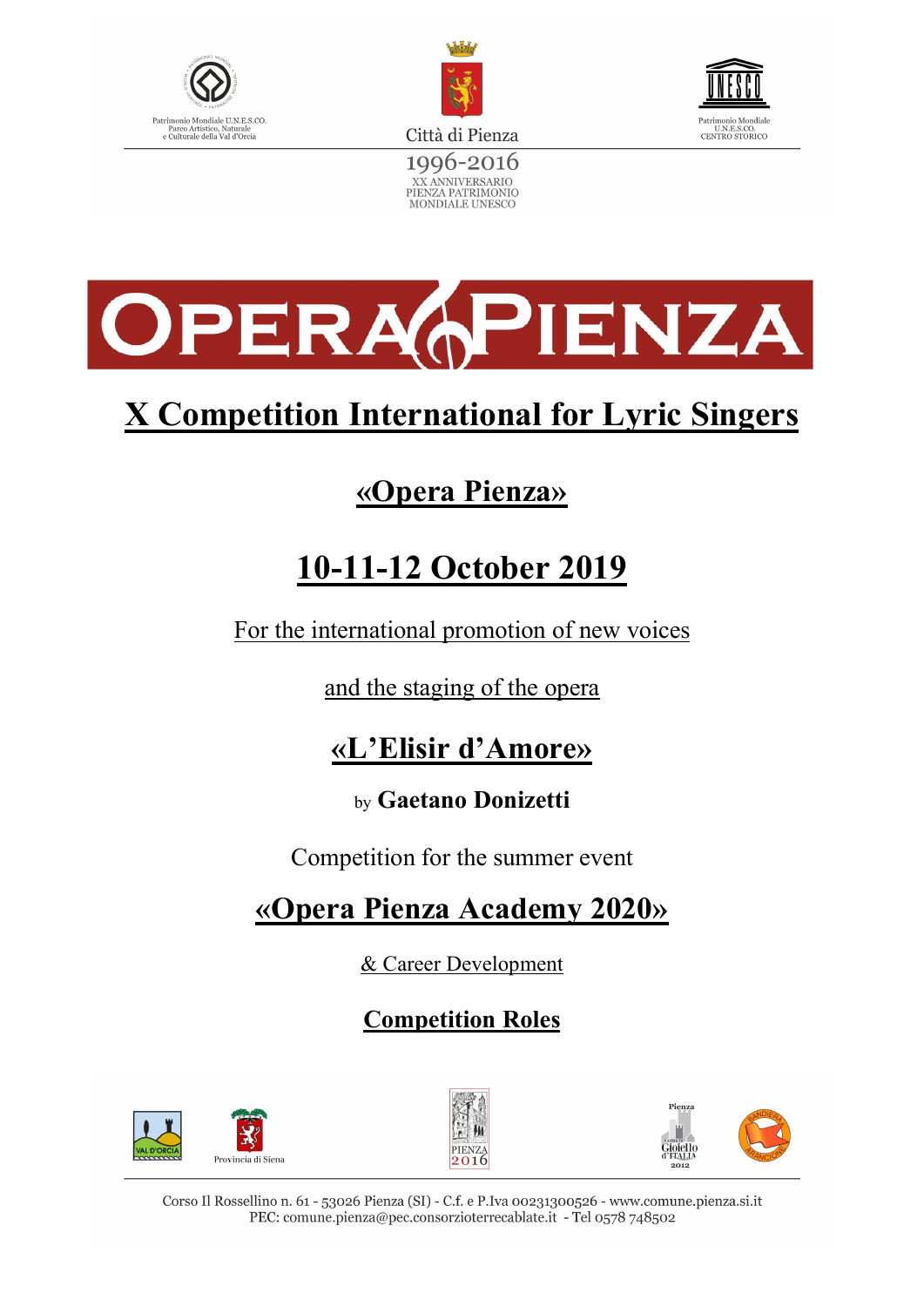





*Adina* **- rich and capricious girl,** *soprano Nemorino* **- farmer, simple young man, in love with Adina,** *tenor Belcore* **- sergeant at the military garrison in the village,** *baritone Doctor Dulcamara* **- itinerant doctor,** *comedic bass Giannetta***, country girl -** *soprano*

In collaboration with:

(in alphabetical order)

## «Opera Vlaanderen» Antwerpen – Belgique

## «Deutsche Oper» Berlin - Deutschland

«Théâtre Royal de la Monnaie» Bruxelles – Belgique

### «Semperoper Dresden»

«Aalto-Theater Essen» - Essen– Deutschland

«Arien Artists – Ghent» - Belgium





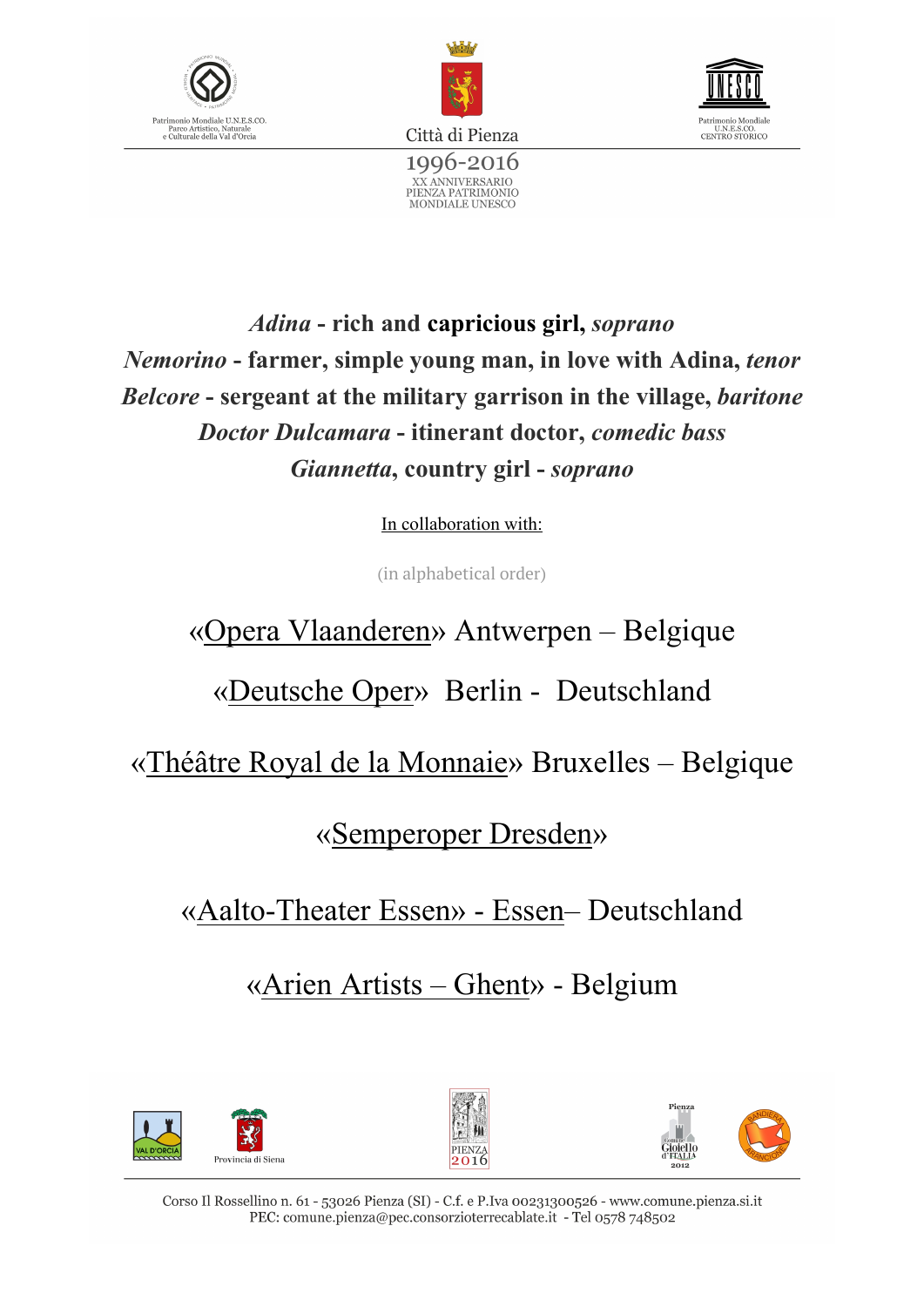





## «Opéra National du Rhin - Opéra d'Europe»

## «Strasbourg – Colmar – Mulhouse»

## «Wunderkammer Orchestra» - Pesaro

«Moira Johnson Consulting» - Ottawa

With the Patronage:

«Provincia di Siena»

«Conservatorio Luigi Cherubini» - Firenze

«Fondazione Conservatorio San Carlo Borromeo» - Pienza

«Accademia degli Oscuri»

With the support of the sponsor





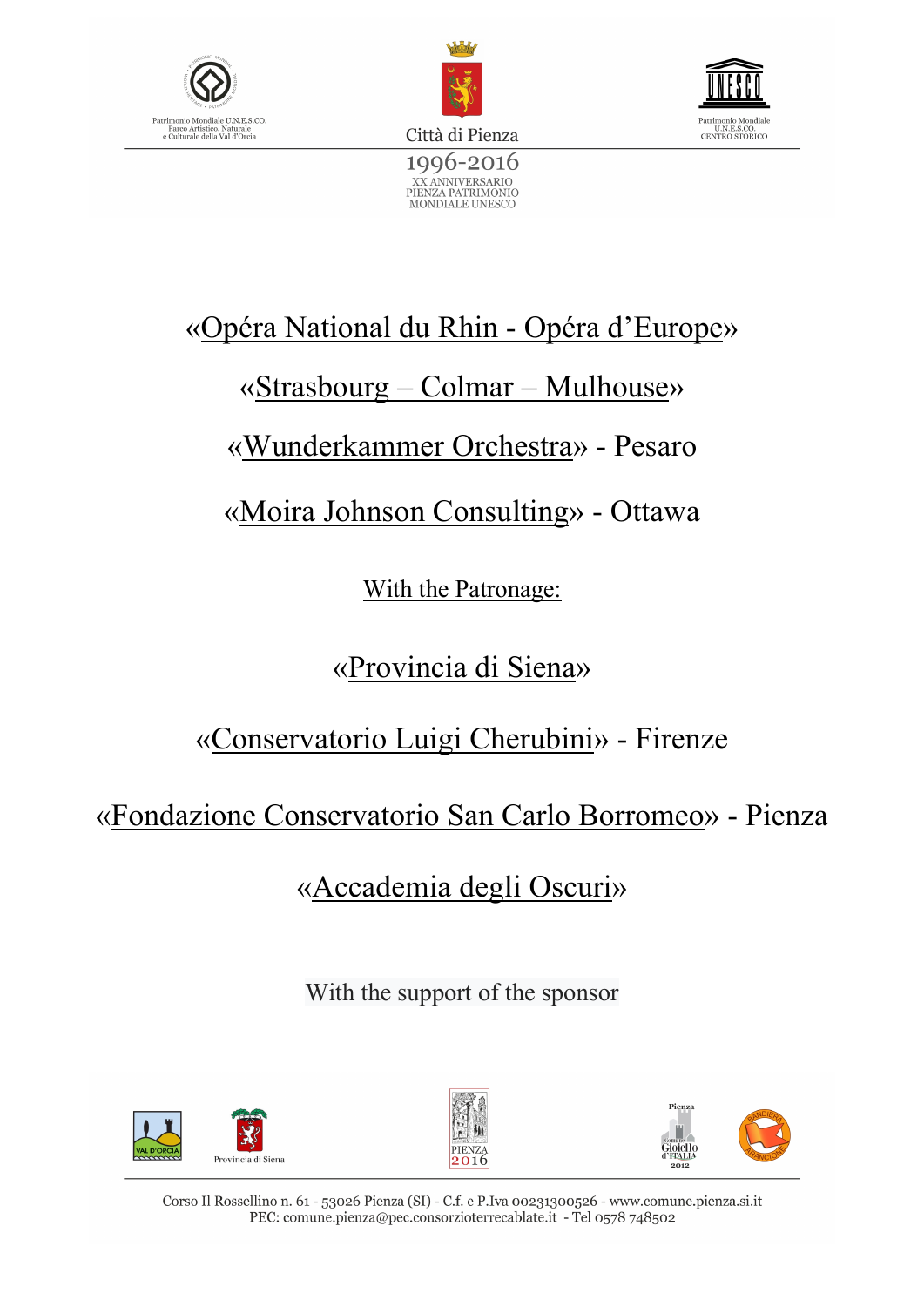





1996-2016 XX ANNIVERSARIO<br>PIENZA PATRIMONIO<br>MONDIALE UNESCO

## «Podere Forte»

## «BANCA CRAS»

### **REGULATIONS**

#### **Art. 1**

The essence of the competition is to promote new voices at an international level with particular attention to young opera singers. Singers of all nationalities and with all vocal ranges can take part in the Concorso Lirico Opera Pienza. The singer, at the date of the enrollment must be 18 years old or **born after December 31st 1983.**

#### **Art. 2**

The competition will take place in the City of Pienza at the Biblioteca Comunale "E. Balducci" , part of the former Conservatory S.Carlo Borromeo, Piazza San Carlo 12, on 10, 11, 12 October 2019.

#### **Art. 3**

For admission to the Competition, candidates must:

- Complete the attached registration form, taking care to specify exactly the list of works chosen.

- Attach a brief curriculum vitae to include: type and level of musical studies, prizes and awards and professional activities

- Attach a photocopy of their identity papers

- Attach a copy of the receipt of payment or bank transfer euro 80.00 (eighty euros) of the registration fee, payable to ProLoco Pienza

IBAN IT03 Z088 8571 9300 0000 0400 063

Code BIC / SWIFT: ICRAITR1OLF, Banca Cras-credito Cooperativo Sovicille-soc. Coop.

- Attach 1 photo

- For any visas please contact the secretariat at the numbers listed below or send an email to: info@operapienza.it

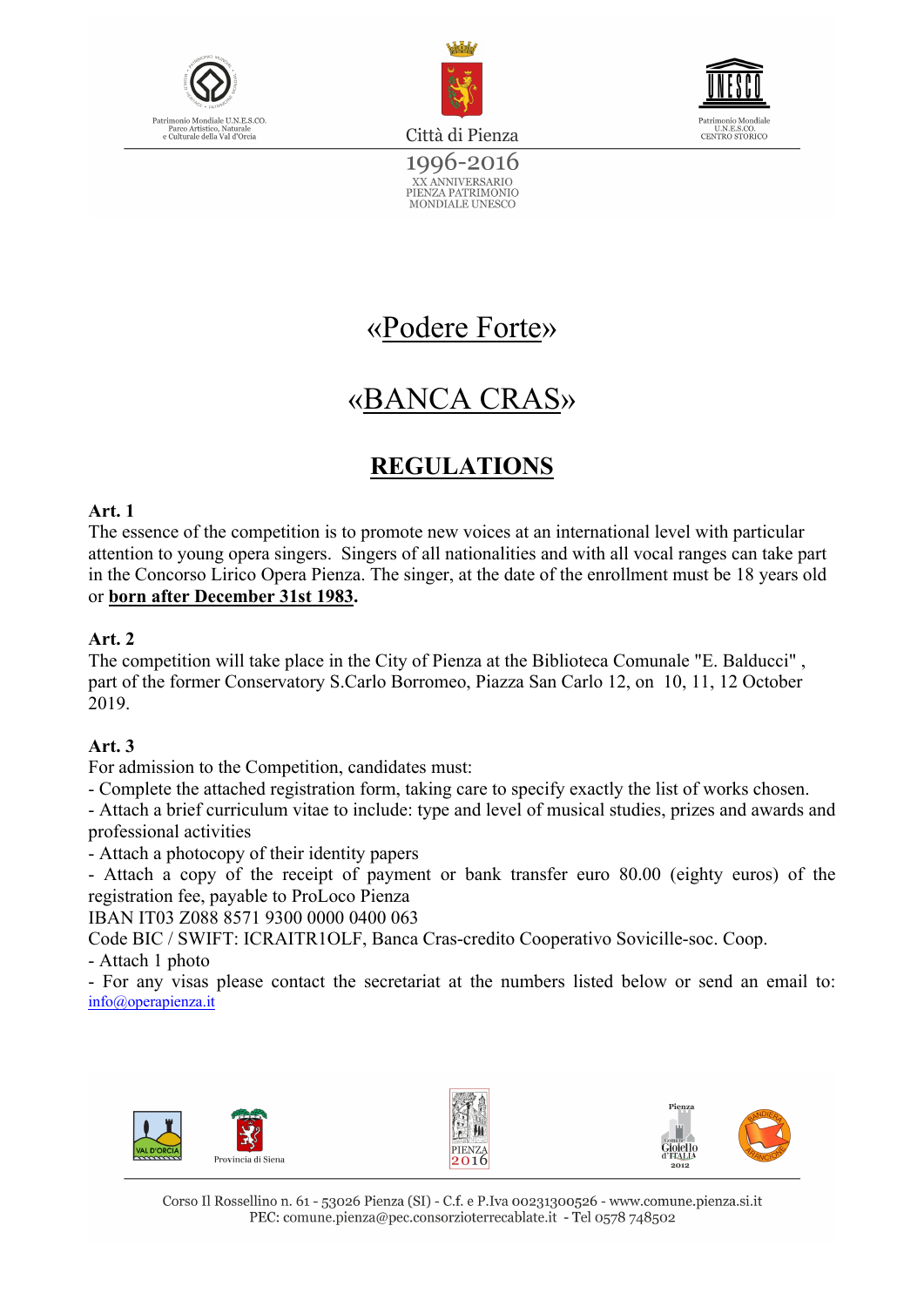



1996-2016 XX ANNIVERSARIO<br>PIENZA PATRIMONIO<br>MONDIALE UNESCO



**Art. 4** 

Applications can be sent by email, to be received on or before 07 October 2019, to:

iscrizioni.concorso.operapienza@comune.pienza.si.it. Or by registered mail to the following address: "X Competition International «Opera Pienza», Città di Pienza, Corso Il Rossellino, 61, 53026 Pienza (SI)". Please write on the outside of the envelope the following: "Contiene DOMANDA DI PARTICIPAZIONE CONCORSO LIRICO – NON APRIRE". Applications received after 07 October 2019 will be admitted at the discretion of the Selection Committee.

In case of failure of to participate or in the eventuality that registration does not conform to the regulations, the refund of the registration fees is at the discretion of the secretariat.

#### **Art. 5**

The deadline for entries is October  $7<sup>th</sup>$ , 2019; the postmark will attest the date. Once the registration deadline is past, no adjustment to the program submitted and accepted by the Organizing Committee will be permitted.

#### **Art. 6**

The Registraton Fee is 80,00 euros.

#### **Art. 7**

Competitors should present themselves, along with valid identification (ID card, passport, driving licence, Rail Pass) at the Biblioteca Comunale "E. Balducci" Former Conservatory S. Carlo Borromeo, 12 Piazza San Carlo on Thursday **October 10, 2019 at 10:00 a.m. for 'roll call'**.

No further notice regarding this convocation will be sent.

Competitors who do not present themselves at the 'roll call' will be excluded from the competition, unless the delay is supported by a legitimate reason. The order of call for the first elimination round is by numerical order starting immediately after the roll call. The first elimination round begins **Thursday, October 10, 2019** immediately following the convocation.

The time of the second elimination round will be announced at the end of the preliminary.

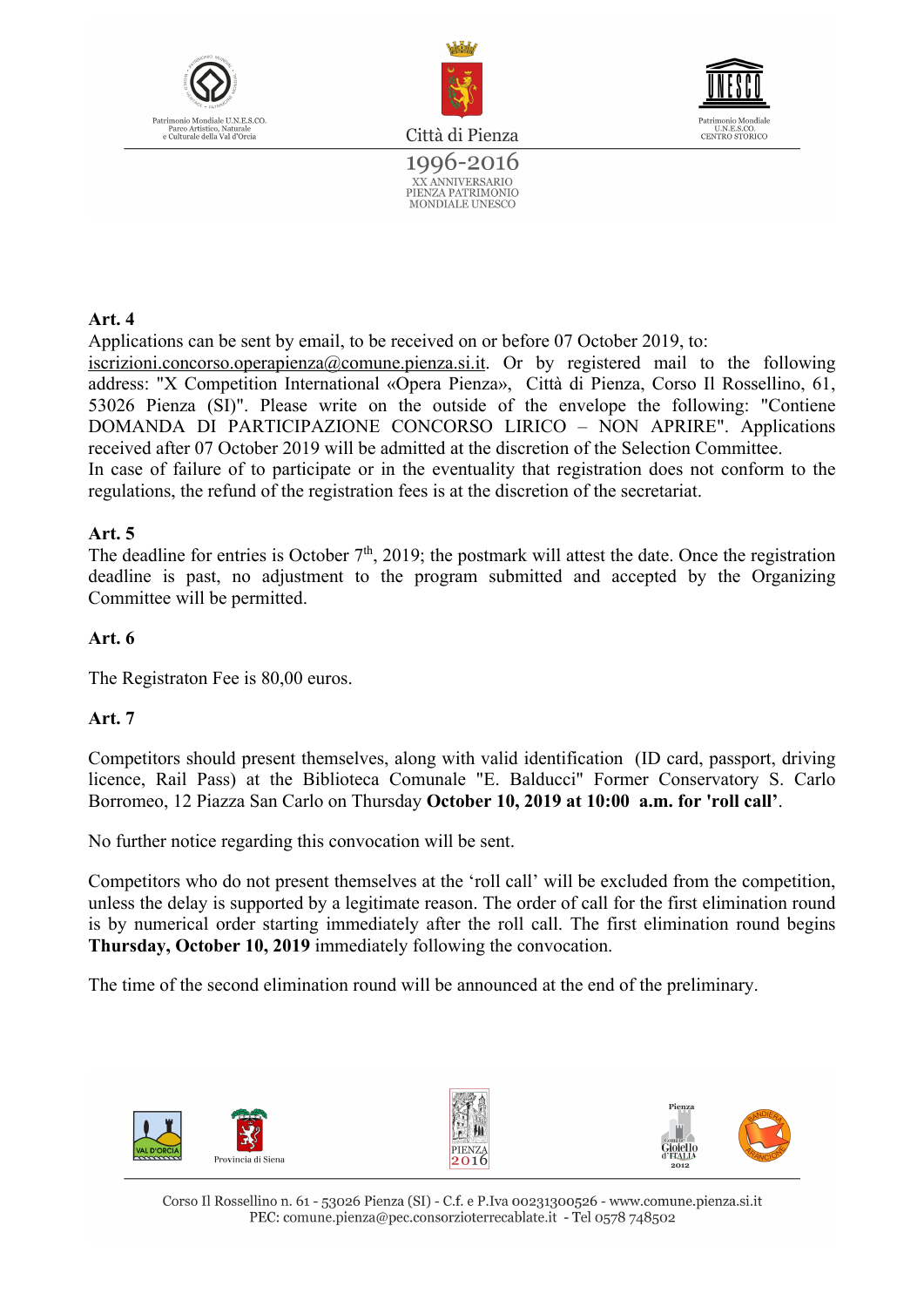





1996-2016 XX ANNIVERSARIO<br>PIENZA PATRIMONIO MONDIALE UNESCO

#### **Art 8**

The jury will be composed of persons eminent in the international music world. The organization undertakes to invite personalities and representatives of the highest levels of the international opera scene, opera singers, singing teachers, artistic directors, opera agents, music critics to the final evening. At the Final Concert, October 12th, there will be industry professionals from the international opera world.

#### **Art. 9**

The organisation provides a piano accompanist. Competitors are offered the option of using their own accompanist but at their expense. The piano accompanist will be available the day before the elimination round from 10:00 to 20:00 at the headquarters of the competition. Competitors should book the accompanist by telephoning the Secretariat of the Competition or send e-mail to: info@operapienza.it

#### **Art. 10**

Competitors must submit 5 opera arias, to be sung in their original language and the original tonality, (preferably in many languages: Italian, French, German, Russian, …) including arias and excerpts from the competition opera, l'Elisir d'Amore (Ricordi edition).

#### **Art. 11**

The competition is divided into the following elimination rounds:

**First ELIMINATION ROUND: The competitors will perform, among the 5 arias submitted, 1 aria of their own choice (this aria must be indicated on the registration form and cannot be changed)**

**Second Elimination Round - SEMIFINAL: The competitors will perform 1 aria of their own choice and, either 1 aria selected by the Committee, or a piece from the competition opera, also performed with other competitors. The aria selected by the competitor cannot be the same as the one performed in the first elimination round.**

**Third Elimination Round - FINAL: the competitor will be asked to perform 1 or more arias at the choice of the Committee from among those submitted, including roles from the competition opera together with other competitors.**





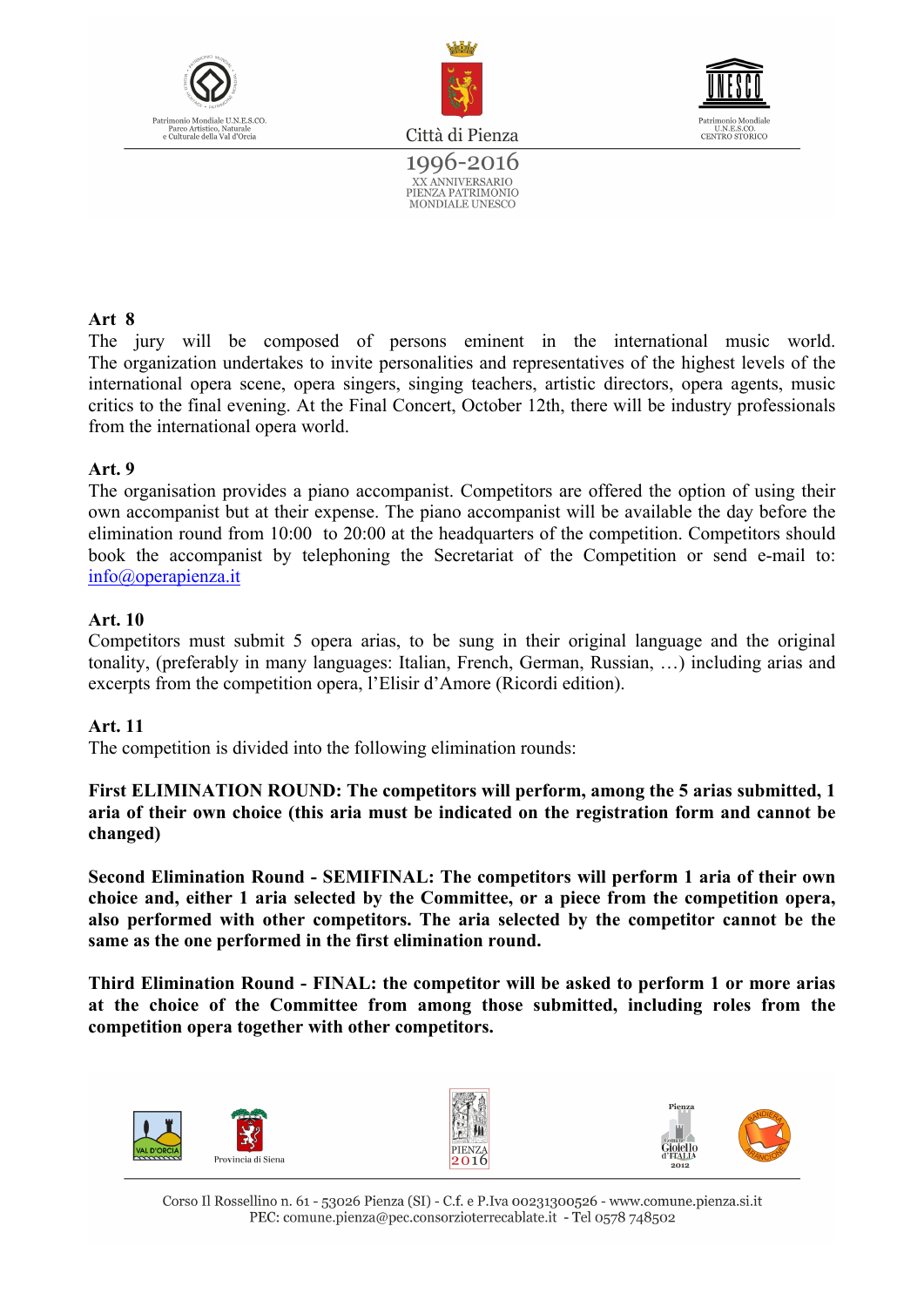





1996-2016 XX ANNIVERSARIO<br>PIENZA PATRIMONIO MONDIALE UNESCO

All the arias presented must include the Recitative and Cabaletta (where provided).

#### **Memorised performance is compulsory. The candidates who compete for the roles in the competition** *L'Elisir d'Amore* **must perform the roles from memory.**

All Elimination Rounds of the competition are open to the public. The finalists will perform in concert attire.

#### **Art.12**

Members of the Selection Committee will abstain from voting for any competitor with whom they have a family relationship, or if they have taught the candidate in the two years prior to the competition.

At the beginning of the competition each member of the Selection Committee will issue a specific statement to this effect. If a Committee member has to abstain, the Artistic Director or delegate will substitute.

#### **Art.13**

The competitors will be judged as follows:

First ELIMINATION Round: Each member of the Selection Committee will vote on whether the candidate is 'eligible' or 'not eligible'. The decision is based on the vote of the majority of the Committee. In the case of a tie-vote, the Artistic Director or Delegate will cast the final vote.

Second and Third ELIMINATION Rounds (SEMIFINAL and FINAL): Each member of the Selection Committee will vote according to a numerical score. The highest and lowest scores will

be eliminated and the ranking of competitors will be based on the remaining scores. Only competitors with a score of 80/100 will be admitted to the Final Round.

The list of semi-finalists and finalists will be made public at the conclusion of Selection Committee meeting and immediately following the completion of the administrative requirements.

#### **Art. 14**

The Selection Committee reserves the right to stop the process and/or require a repetition of the performance. No Committee member will abstain from voting (except as otherwise provided in Article. 12).

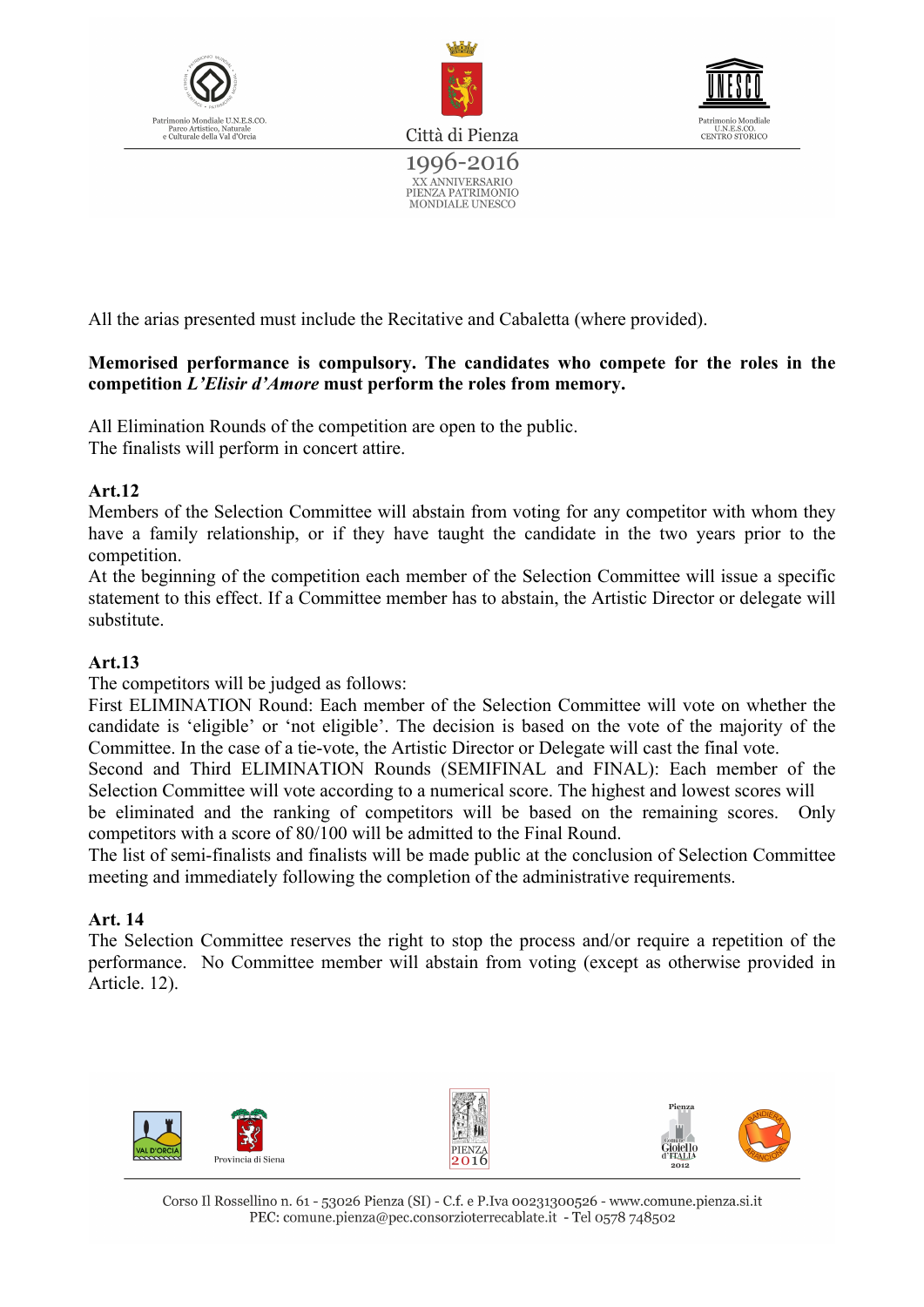



1996-2016 XX ANNIVERSARIO<br>PIENZA PATRIMONIO MONDIALE UNESCO



#### **Art. 15**

The decision of the Selection Committee is final. At the request of the candidate, the Committee will provide the decision in confidence.

#### **Art. 16**

A certificate of merit will be given to the winners and the finalists.

Non-participation by the winners in the Final Gala Concert and the prize-giving ceremony will constitute a cancellation of the prize.

#### **Art. 17**

The jury reserves the right to not award prizes or set up new ones. Prizes not awarded, will be shared in proportion to the remaining winners.

#### **Art. 18**

All stages of the competition will be recorded, played back, filmed, shown in audio and video (live streaming), freely used and transmitted both in Italy and abroad, without any claim by the participants.

#### **Art. 19**

No responsibility is assumed in case of risk of any damage that may arise to the competitors during the entire competition.

#### **Art. 20**

The President reserves the right to make changes to these Rules. In this case, the parties involved will be informed. The President has the right to cancel the competition if circumstances beyond its control prevent the execution of it, in which case, and one and only, registrants will be refunded the registration fee only.

#### **Art. 21**

The submission of an application implies full and unconditional acceptance of all the rules contained in this announcement, as well as any amendments provided for in Article 20.

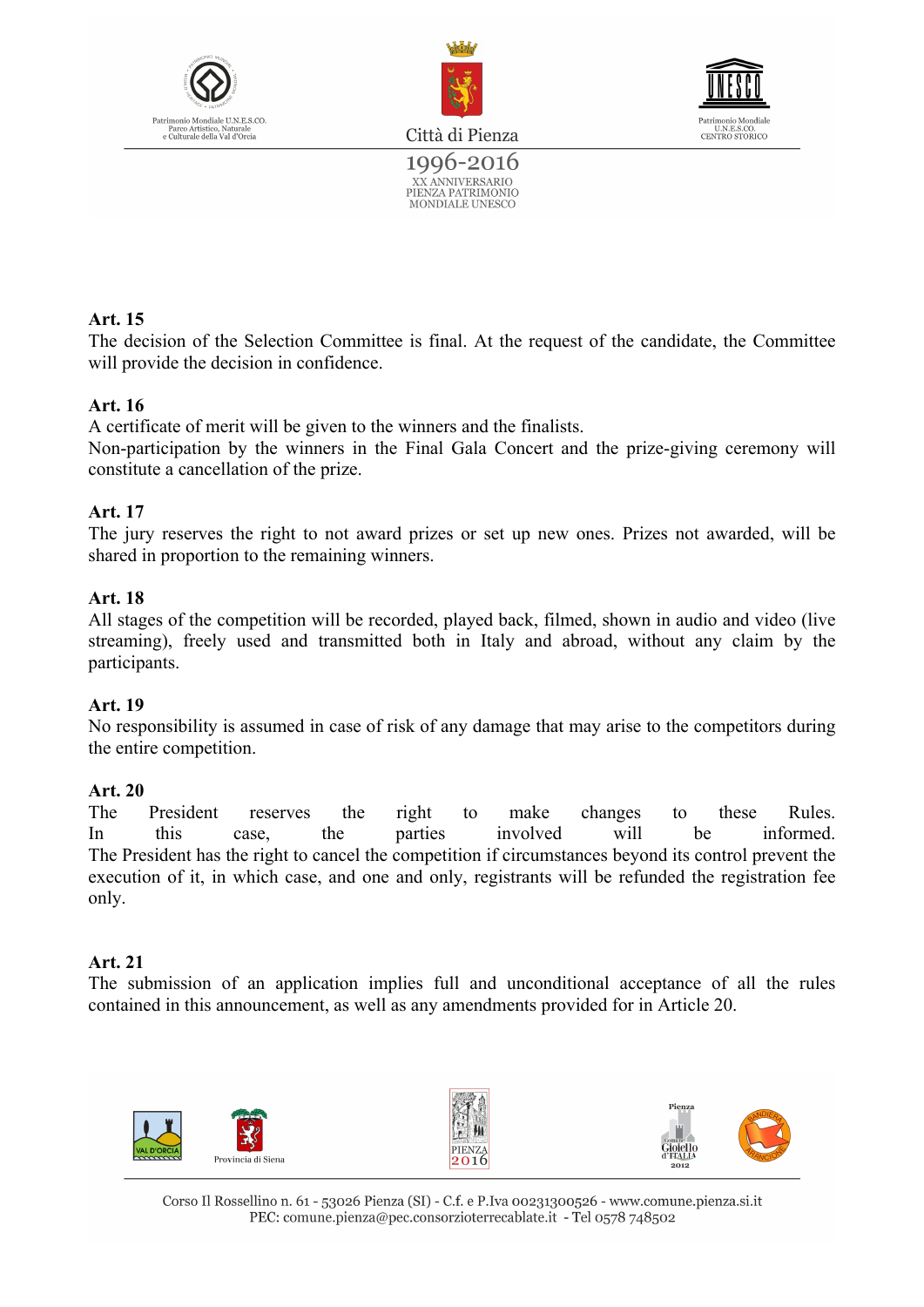



U.N.E.S.CO.<br>CENTRO STORICO

Città di Pienza

1996-2016 XX ANNIVERSARIO<br>PIENZA PATRIMONIO<br>MONDIALE UNESCO

#### **Art. 22** The jury's decision is final.

#### **Art. 23**

The costs of travel and accommodation are the responsibility of the competitor.

#### **art. 24**

The Contest Rules shall be legally binding in the Italian text

#### **Art. 25**

The Jury's decisions are not contestable and open to challenge, any dispute relating to the applicability of this Regulation shall be made in the spirit of conciliation by a panel composed of three members of whom one is appointed by the City of Pienza, one by the contesting party, and the third, failing agreement by the first two members, will be appointed by the President of the Jury. The Board will judge informally and equitably.

#### **Art. 26 Awards Competition Opera Pienza X edizione 2019**

1st prize: Study Grant «**Comune di Pienza**» 2.000,00 euros

2nd prize: Study Grant «**Conservatorio San Carlo Borromeo**» 1.500,00 euros

3rd prize: Study Grant «**Città di Pienza**» 1.000,00 euros offered by **Pasquale Forte**

Special Prize «**Banca CRAS**»**,** Study Grant € 1.000,00





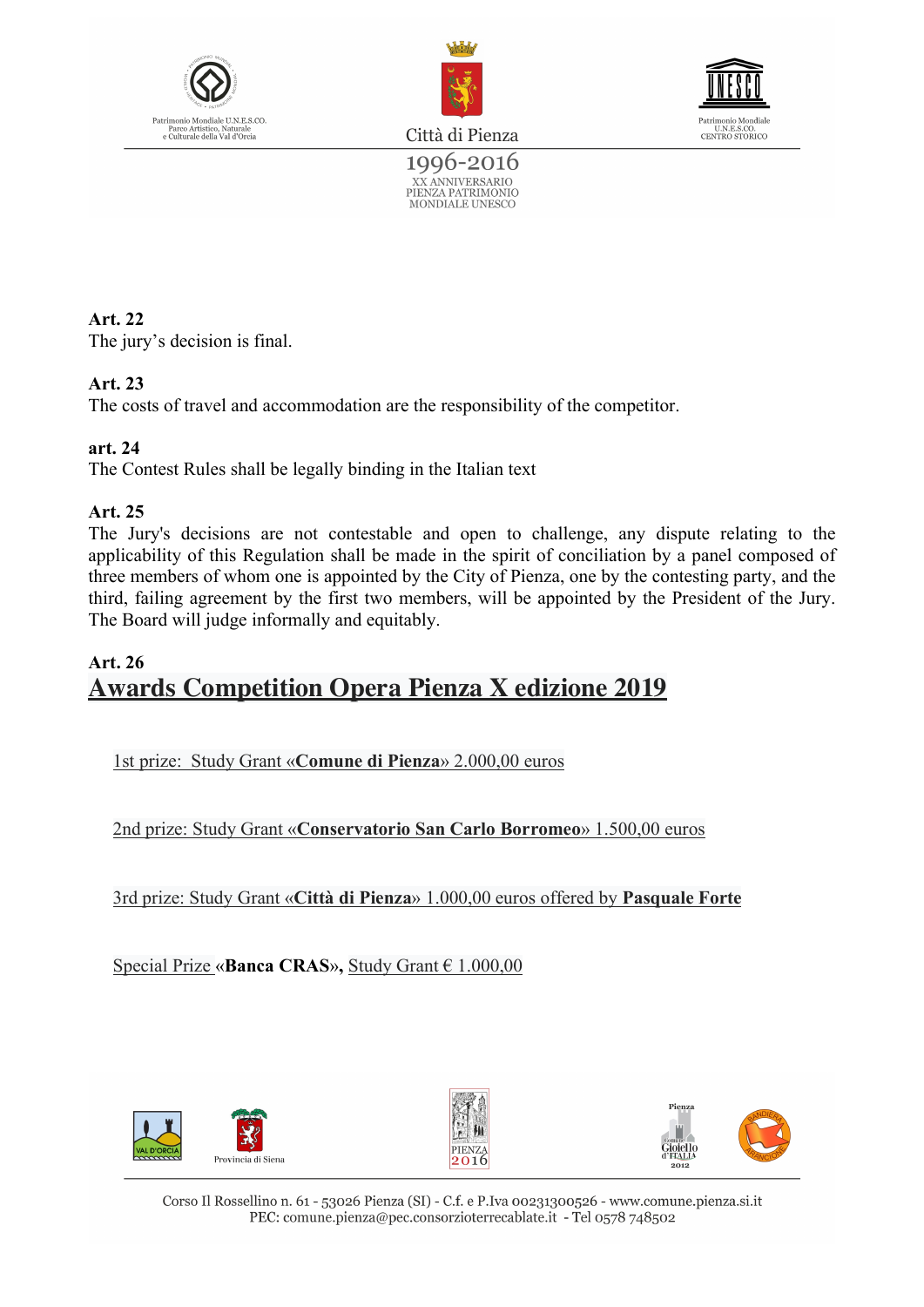





## **Roles of the opera «L'Elisir d'Amore»**

### *Adina* **- rich and capricious peasant girl, soprano**

Scholarship «Accademia Opera Pienza 2020» € 500,00

Offer from Comune della Città di Pienza : (Professional training workshop for the competition work. All expenses to be paid by the organization)

### *Nemorino* **- farmer, simple young man, in love with Adina,** *tenor*

Scholarship «Accademia Opera Pienza 2020» € 500,00

Offer from Comune della Città di Pienza : (Professional training workshop for the

competition work. All expenses to be paid by the organization)

### *Belcore* **- sergeant in the military garrison in the village,** *baritone*

Scholarship «Accademia Opera Pienza 2020» € 500,00 offered by

the Fondazione San Carlo Borromeo Città di Pienza





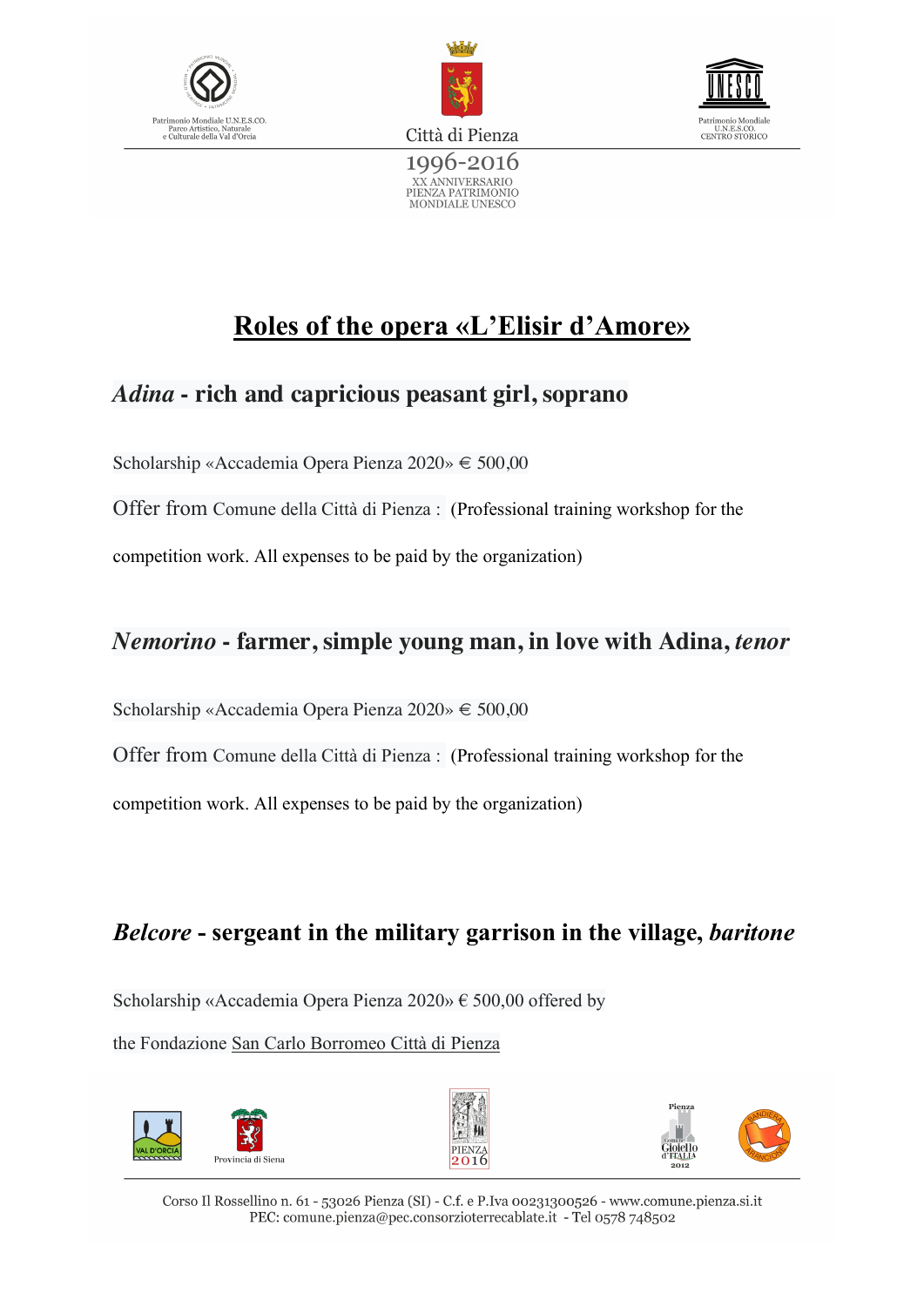





offer from Comune della Città di Pienza : (Professional training workshop for the competition work. All expenses to be paid by the organization)

### *Doctor Dulcamara* **- itinerant doctor,** *comedic bass*

Scholarship «Accademia Opera Pienza 2020» € 500,00 offered by Adua Veroni

(Professional training workshop for the competition work.

All expenses to be paid by the organization)

### *Giannetta***, country girl –** *soprano*

Scholarship «Accademia Opera Pienza 2020» € 500,00 offered by Adua Veroni

Offer from Comune della Città di Pienza :

(Professional training workshop for the competition work.

All expenses to be paid by the organization)





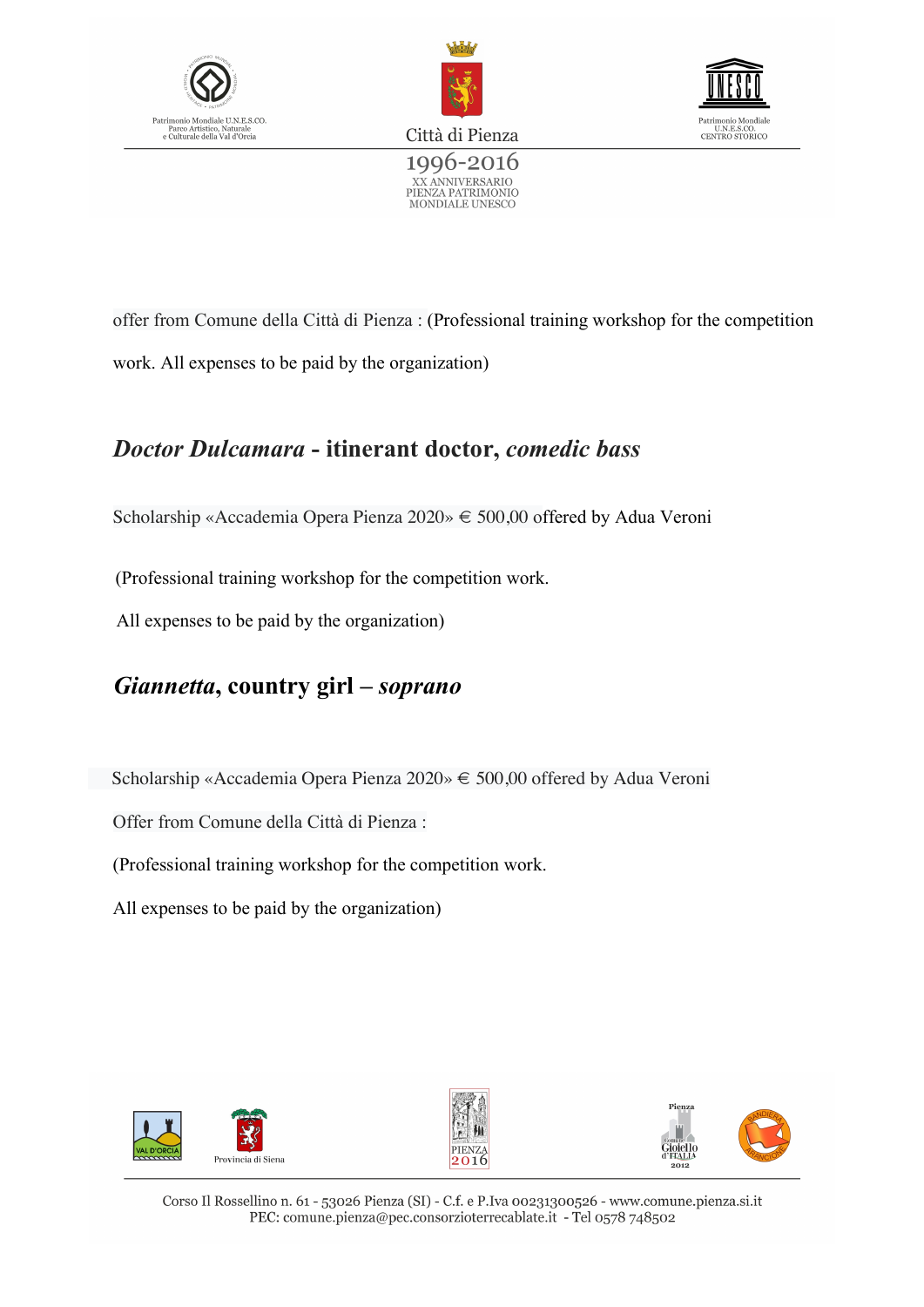





1996-2016 XX ANNIVERSARIO<br>PIENZA PATRIMONIO MONDIALE UNESCO

### **SPECIAL AWARDS – AUDITIONS AND CONCERTS**

(in alphabetical order)

- a) Prize «Opera Ballet Vlaanderen Antwerpen» represented by Master Marc Clémeur, representing Master Jan Vandenhouw, Artistic Director Opera Vlaanderen, an audition for one finalist at the Opera Ballet Vlaanderen – Antwerpen.
- b) Prize «Deutsche Oper» at the discretion of Master Christoph Seuferle Operndirektor Deutsche Oper, two singers will be selected for auditions at the Deutsche Oper of Berlin.
- c) Prize «Théâtre La Monnaie di Bruxelles» at the discretion of Master Marc Clémeur, representing Master Peter De Caluwe, General Director of the Théâtre La Monnaie in Brussels, one or two singers will be selection for an audition at the Théâtre La Monnaie in Brussels.
- d) Prize «Aalto-Theater Essen» a the discretion of Master Marc Clémeur, representing Master Hein Mulders, Intendant of the Aalto-Theater Essen, an audition for two singers at the Aalto-Theater Essen.
- e) Award «Arien Artists» at the discretion di Pascale Montaubane, the most worthy candidates will be considered for auditions and representation.
- f) Award «Opera Zuid» at the discretion di Master Marc Clémeur, representing Master Waut Koeken Intendant Opera Zuid Maastricht an audition forone (o two) finalists at the Theater Opera Zuid Maastricht for the year 2020.
- g) Prize "Nationaltheater Mannheim" at the discretion of Master Thomas Ermann, Casting Director of the Nationaltheater di Mannheim, one or two singers will be selected for an audition for the 2020 season in Mannheim.





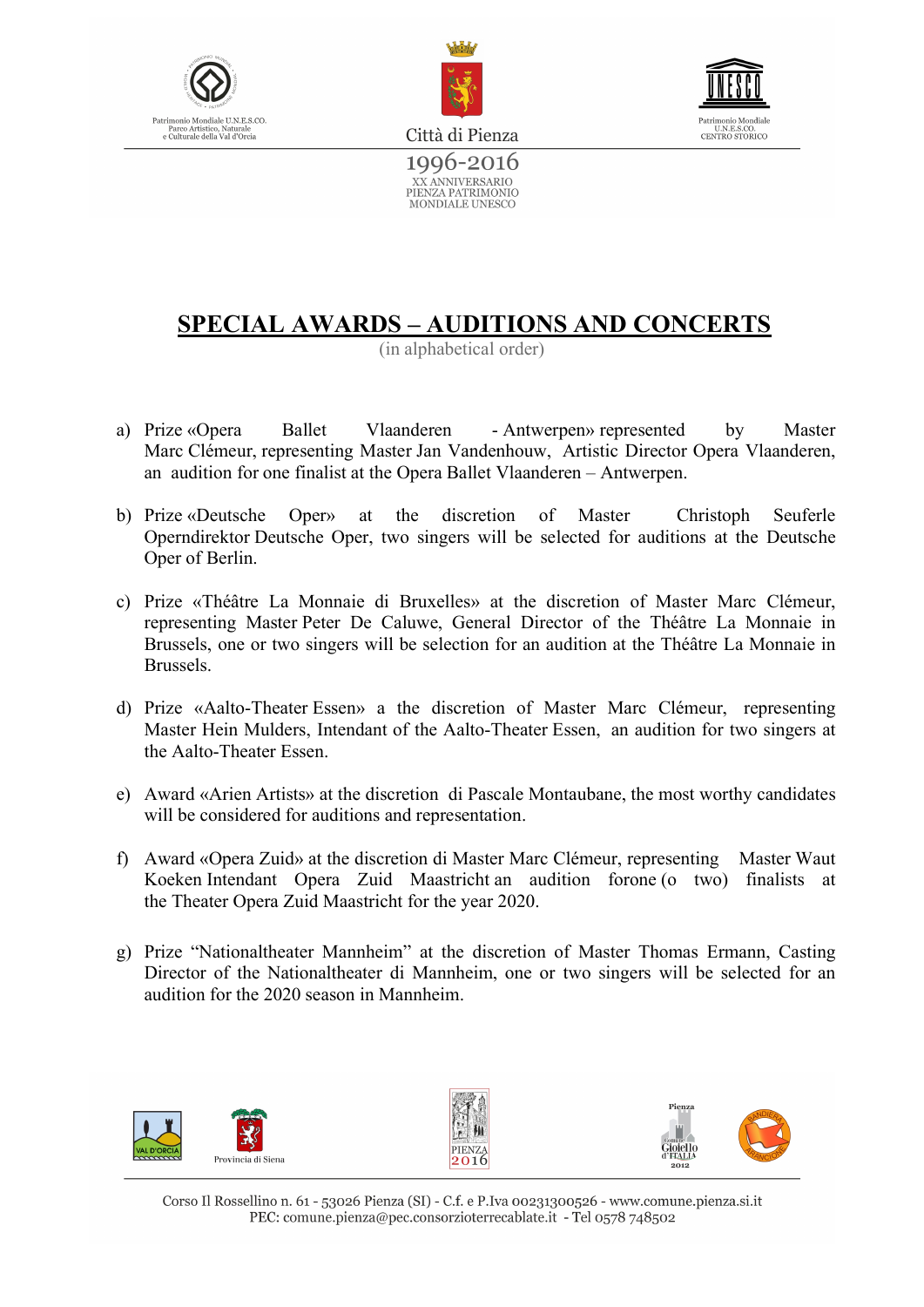





- h) Prize «Opéra National du Rhin Strasbourg» represented by Master Marc Clémeur, an audition for one of the first prizes at the Opéra National du Rhin Strasbourg
- i) Concert Prize, a study grant of  $\epsilon$  300,00 (three hundred euros) each and hospitality will be offered to the four winners by the WunderKammer Orchestra (WKO) who will also perform at the Teatro Rossini di Pesaro "Città della Musica", 31 October 2019 in the Concerto Lirico-Sinfonico conducted by M° Carlo Tenan and performed by the Filarmonica Marchigiana".

### **Jury**

(in alphabetical order)

**Marc Cleméur**, Consultant of Opera Pienza and representing: (in ordine alfabetico/in alphabetical order)

#### «Opera Vlaanderen» Antwerpen – Belgium

«La Monnaie / De Munt – Brussels

«Aalto-Theater Essen»

«Opera Zuid» Maastricht – Netherlands

«Opéra National du Rhin – Opéra d'Europe – Strasbourg – Colmar – Mulhouse»

**Stefano Gottin,** President, Wunderkammer Orchestra - Pesaro

**Pascale Montauban**, Agenzia Ariën e Artists

**Christoph Seuferle**, Intendant Deutsche Oper Berlin

**Thomas Hermann**, Casting Director, Nationaltheater Mannheim





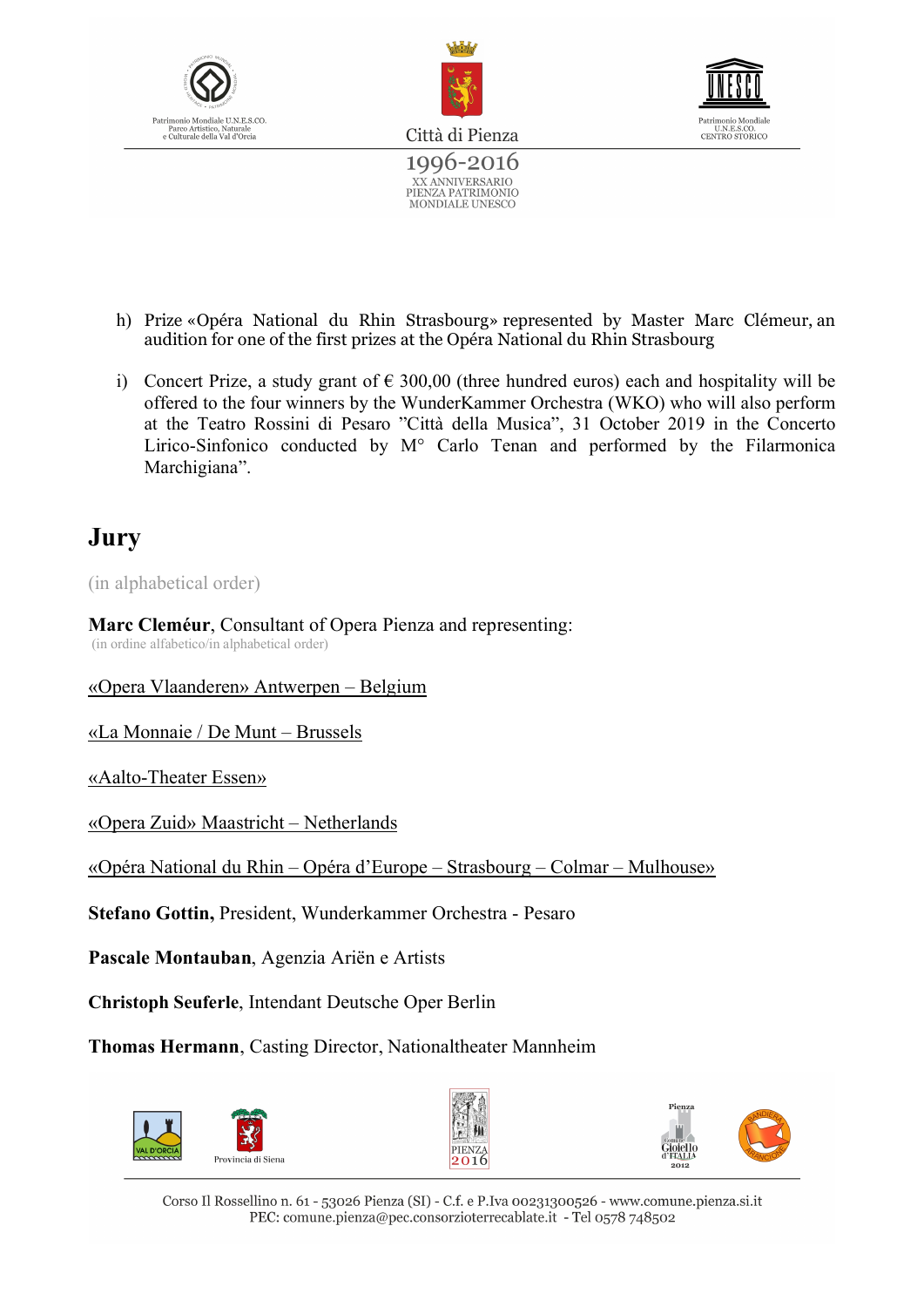





1996-2016 XX ANNIVERSARIO<br>PIENZA PATRIMONIO<br>MONDIALE UNESCO

### **Honorary Committee**

**Rolando Panerai**, Bariton

**Cristina Pavarotti,** Musicologist and librettist

**Francesca Barbieri**, Music Consultant

## **President Adua Veroni**

*L'Assessore alla Cultura Il Sindaco Il Direttore Artistico* Giampietro Colombini Manolo Garosi Monica Faralli

*Collaborator to the Artistic Director* Guglielmo Pianigiani

*Music Collaborators* Paolo Andreoli Guglielmo Pianigiani

*External Relations Collaborator* Moira Johnson

Info line: +39 3357542186  $\bullet$ OperaPienza - +39 0578 749796 – +39 0578 748502 fax +39 0578749798www.operapienza.it www.comune.pienza.si.it e-mail: iscrizioni.concorso.operapienza@comune.pienza.si.it / info@operapienza.it





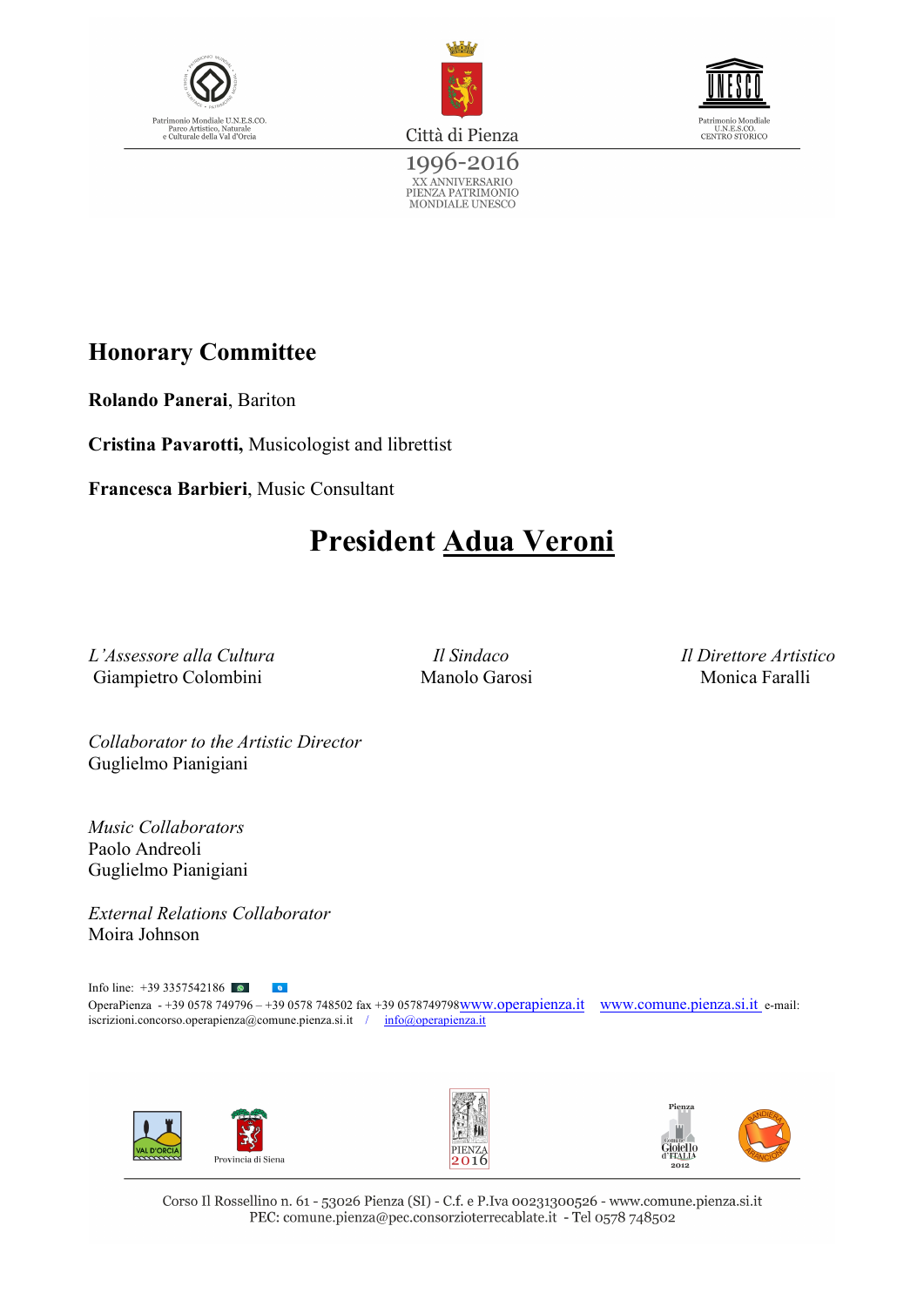



1996-2016





#### **Scheda di iscrizione/Registration Form X Concorso Internazionale / X International Competition per Cantanti Lirici / for Lyrical Singers 10-11-12 Ottobre / October 2019**

Si prega di compilare in stampatello o su foglio word la presente scheda / Please complete the following form in capital letters and include it with your registration (di cui sono valide anche fotocopie/photocopies are also acceptable)

| Nome                                                                                                                                                                                                                           |      |       |
|--------------------------------------------------------------------------------------------------------------------------------------------------------------------------------------------------------------------------------|------|-------|
| <b>First Name</b>                                                                                                                                                                                                              |      |       |
| Cognome                                                                                                                                                                                                                        |      |       |
| Surname                                                                                                                                                                                                                        |      |       |
|                                                                                                                                                                                                                                | il   | età   |
| Place of birth                                                                                                                                                                                                                 |      |       |
| Nazionalità/Nationality                                                                                                                                                                                                        |      |       |
| Città di Residenza                                                                                                                                                                                                             |      | c.a.p |
| Place of Residence                                                                                                                                                                                                             |      |       |
| Indirizzo/Address                                                                                                                                                                                                              |      |       |
| e-mail e-mail and the contract of the contract of the contract of the contract of the contract of the contract of the contract of the contract of the contract of the contract of the contract of the contract of the contract | cell |       |
| Registro Vocale                                                                                                                                                                                                                |      |       |
| <b>Vocal Range</b>                                                                                                                                                                                                             |      |       |

Io sottoscritto dichiaro di essere d'accordo sulle norme contenute nel presente regolamento del concorso e sulle decisioni inappellabili della Commissione Giudicatrice./I declare that I agree with the terms and regulations and accept the decisions of the Jury as final.

| $\sim$<br>Firma/Signature | Data/Date |
|---------------------------|-----------|
|                           |           |

Ai sensi del Decreto Legislativo n. 196/2003 i dati sopra riportati sono prescritti dalle disposizioni vigenti ai fini del procedimento per il quale sono richiesti e verranno utilizzati unicamente a tale scopo. La sottoscrizione del presente modulo vale come consenso al trattamento dei dati